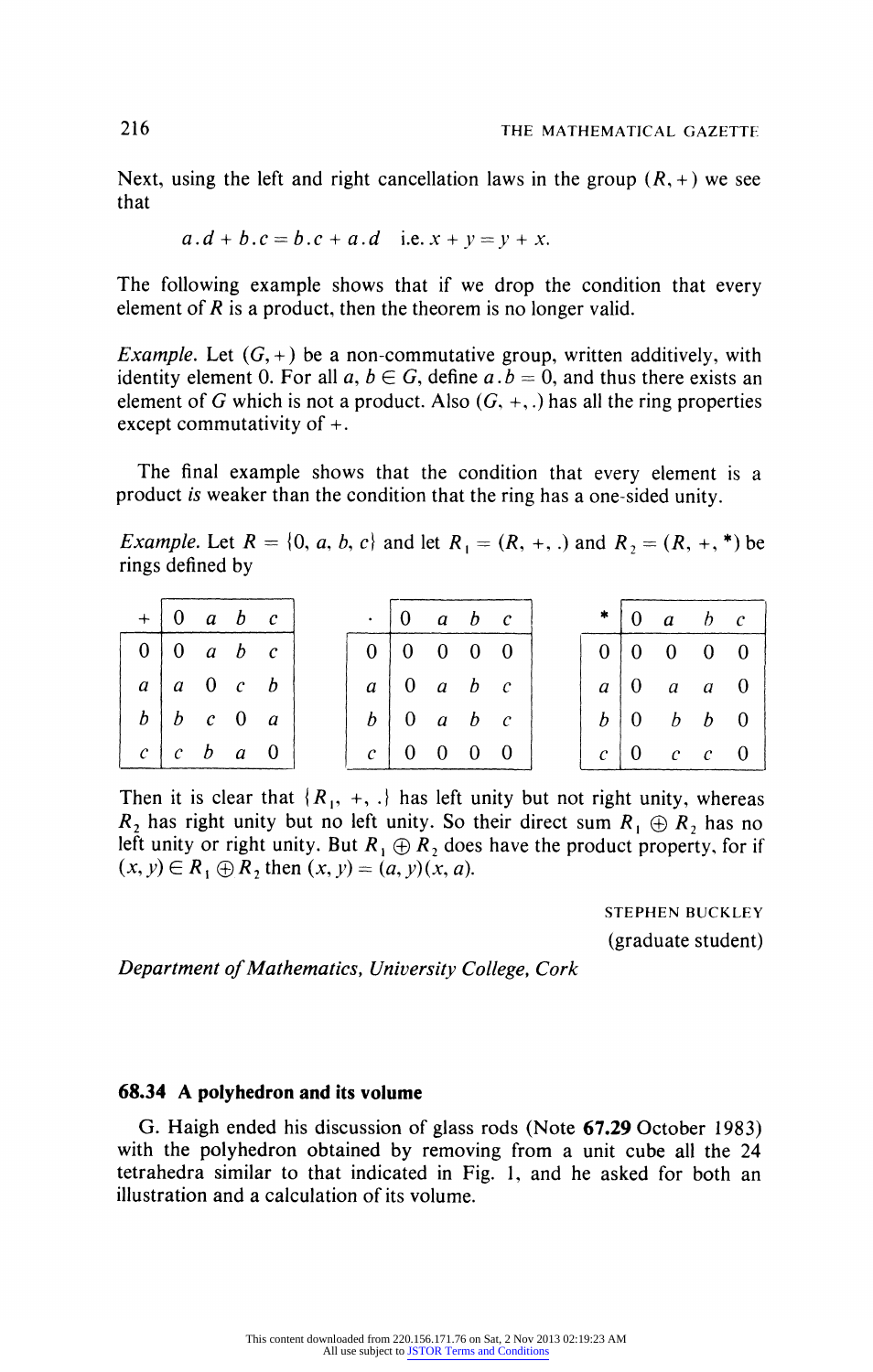

**FIGURE 1.** 

**The resulting polyhedron is illustrated in Fig. 2. Note that each cutting plane determines one of the 24 congruent kite faces. Hence each edge is a segment of the line of intersection of two cutting planes and so each vertex** 



**FIGURE 2.**